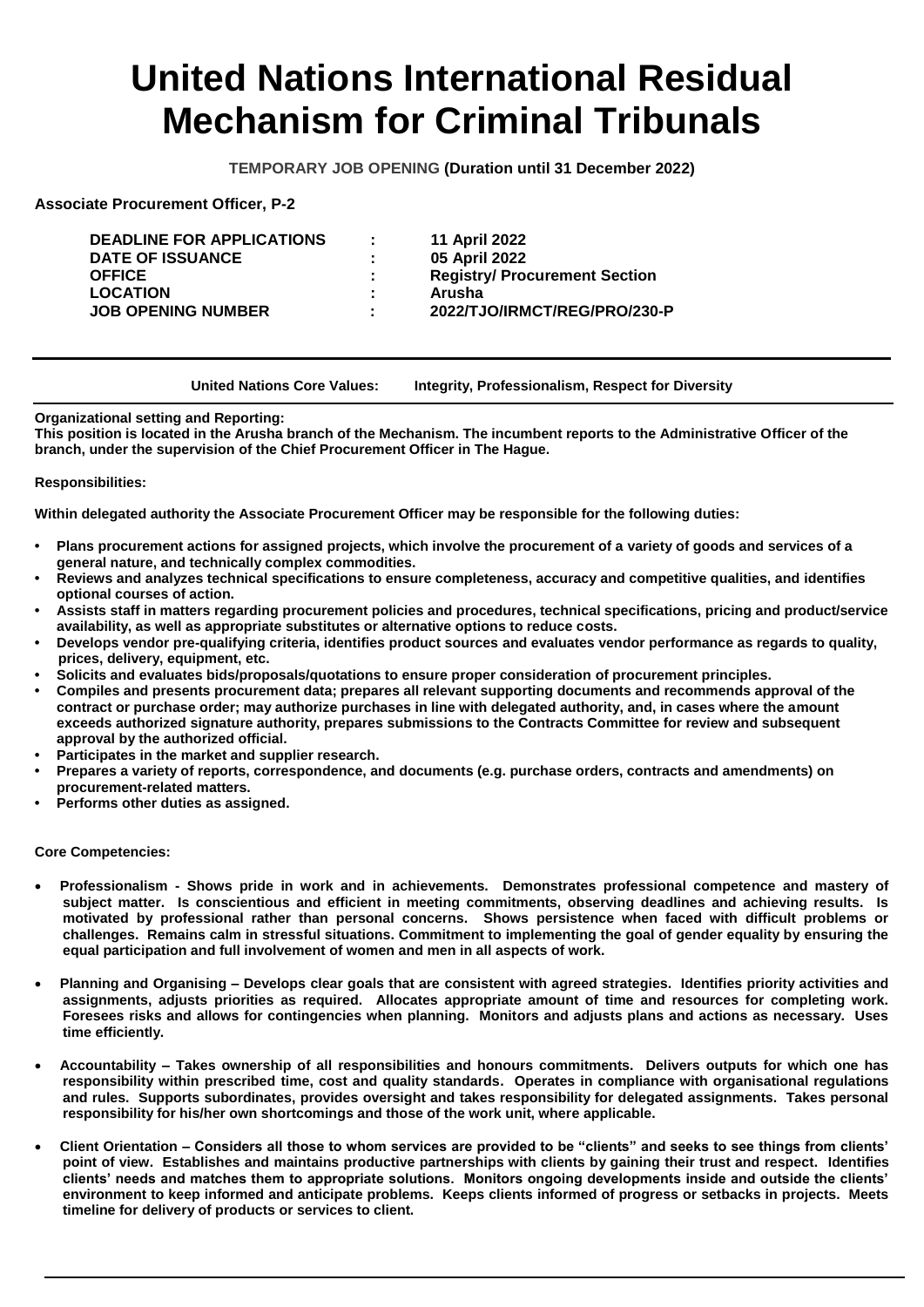# **United Nations International Residual Mechanism for Criminal Tribunals**

**QUALIFICATIONS**

## **Education:**

**Advanced university degree (Master's degree or equivalent degree) in business administration, public administration, commerce, audit, procurement, law, or related field. A first-level university degree in any of these fields, in combination with two additional years of qualifying work experience may be accepted in lieu of the advanced university degree.**

## **Job specific Qualification:**

**Professional certification in Supply Chain management such as Chartered Institute of Purchasing and Supply certification (CIPS level 4) or equivalent is desirable.**

### **Experience:**

**A minimum of two years of progressively responsible experience in public sector procurement, contract management, or related area is required. For candidates without an advanced university degree (Master-level or equivalent), two additional years of relevant experience are required. Previous experience in the field of procurement for an international institution is an advantage. Previous experience with procurement within the United Nations is highly desirable. Experience with SAP enterprise resource management systems is an advantage.**

#### **Language:**

**English and French are the working languages of the Mechanism for International Criminal Tribunals. For the post advertised, fluency in oral and written English is required. Knowledge of French and/or Swahili may be an advantage.**

## **HOW TO APPLY:**

**1) Internal staff at the GS, FS and P-2 level who meet the requirements are eligible to apply.**

**2) Interested candidates must complete the UN Personal History Profile (PHP) form obtainable via personal Inspira accounts (in PDF format) or the IRMCT website. Please submit all documents including the PHP, a Cover Letter, and the last two e-PAS's (for internal candidates) ELECTRONICALLY AS ONE DOCUMENT to the recruitmentR@un.org in-box. Please indicate the job opening number in the subject line.**

## **NOTE FOR EXTERNAL CANDIDATES:**

**1) External applicants must complete the UN Personal History Profile (PHP) form obtainable from the IRMCT website (www.irmct.org) or from your personal Inspira account and forward electronically to the recruitmentR@un.org in-box. Please indicate the job opening number in the subject line. Please note, CVs cannot be accepted.**

#### **Special Notice:**

**The United Nations Secretariat is committed to achieving 50/50 gender balance in its staff. Female candidates are strongly encouraged to apply for this position.** 

**The appointment is limited to the International Residual Mechanism for Criminal Tribunals. Appointment of the successful candidate on this position will be limited to the initial funding of the post. Extension of the appointment is subject to the extension of the mandate and/or the availability of funds. As the international tribunals are not integrated in the Secretariat, UN Staff Members serve on assignment or secondment from their parent department/office if selected. Appointments of staff members in the United Nations are subject to the authority of the Secretary-General. Staff Members are expected to move periodically to new functions in accordance with established rules and procedures, and may in this context be reassigned by the Secretary-General throughout the Organization based on the changing needs and mandates.**

**The United Nations is committed to creating a diverse and inclusive environment of mutual respect. The United Nations recruits and employs staff regardless of gender identity, sexual orientation, race, religious, cultural and ethnic backgrounds or disabilities. Reasonable accommodation for applicants with disabilities may be provided to support participation in the recruitment process when requested and indicated in the application.**

#### **NOTE FOR PREVIOUSLY ROSTERED CANDIDATES**

**Roster candidates must express their interest and availability for published job openings by submitting an updated PHP and cover letter.**

#### **United Nations Considerations**

**According to article 101, paragraph 3, of the Charter of the United Nations, the paramount consideration in the employment of the staff is the necessity of securing the highest standards of efficiency, competence, and integrity. Candidates will not be considered for employment with the United Nations if they have committed violations of international human rights law, violations of international humanitarian law, sexual exploitation, sexual abuse, or sexual harassment, or if there are reasonable grounds to believe that they have been involved in the commission of any of these acts. The term "sexual exploitation" means any actual or attempted abuse of a position of vulnerability, differential power, or trust, for sexual purposes, including, but not limited to, profiting monetarily, socially or politically from the sexual exploitation of another. The term "sexual abuse" means the actual or threatened physical intrusion of a sexual nature, whether by force or under unequal or coercive conditions. The term "sexual harassment" means any unwelcome conduct of a sexual nature that might reasonably be expected or be perceived to**